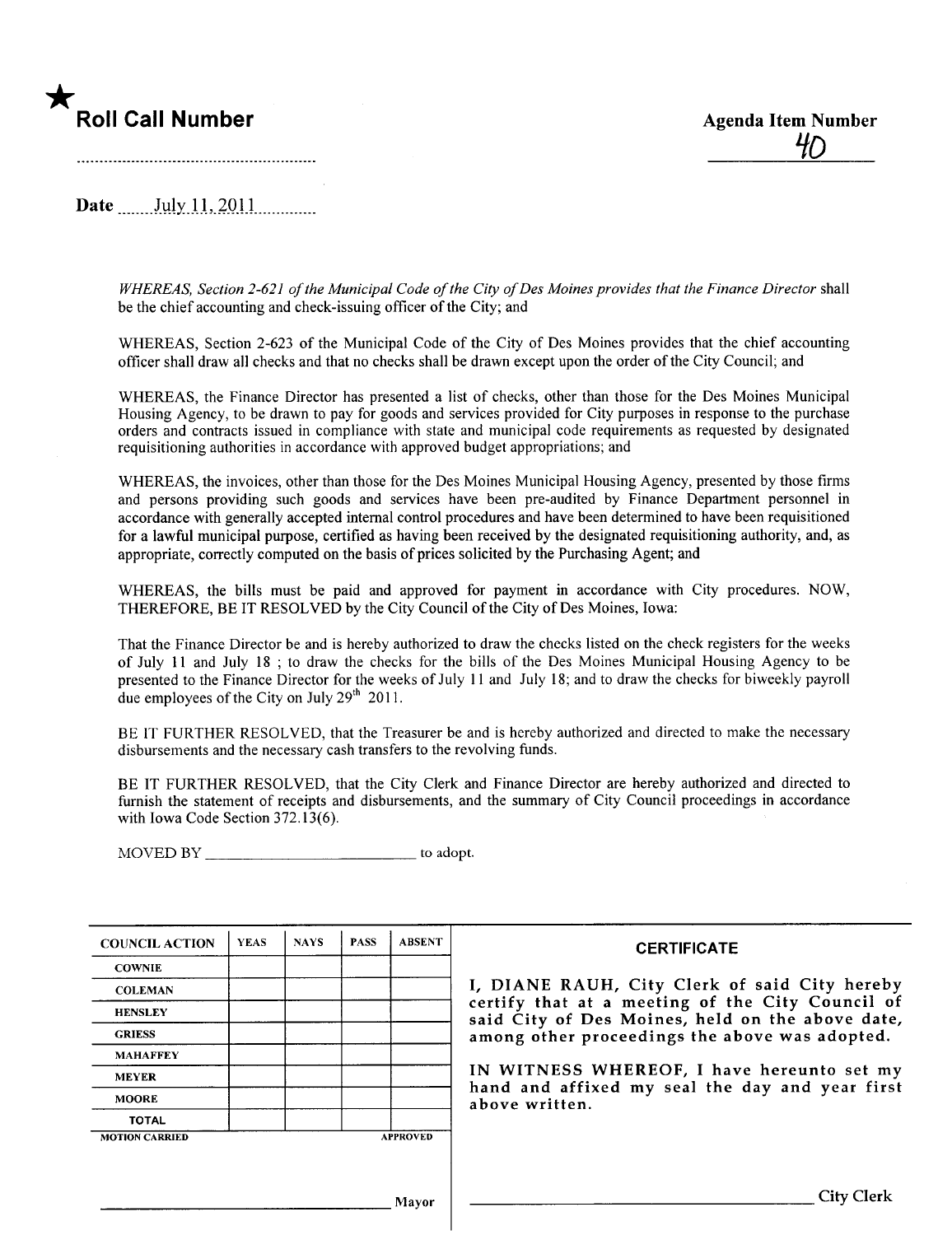#### DES MOINES ENGINEERING DEPARTMENT CONSTRUCTION CONTRACT PARTIAL PAYMENT REQUEST



 ${\cal H}$ 

## For Check Register of July 8,2011 As approved by City Council on

 $\frac{1}{2} \sum_{i=1}^{n} \frac{1}{2} \sum_{j=1}^{n} \frac{1}{2} \sum_{j=1}^{n} \frac{1}{2} \sum_{j=1}^{n} \frac{1}{2} \sum_{j=1}^{n} \frac{1}{2} \sum_{j=1}^{n} \frac{1}{2} \sum_{j=1}^{n} \frac{1}{2} \sum_{j=1}^{n} \frac{1}{2} \sum_{j=1}^{n} \frac{1}{2} \sum_{j=1}^{n} \frac{1}{2} \sum_{j=1}^{n} \frac{1}{2} \sum_{j=1}^{n} \frac{1}{2} \sum_{j=1}^{n$ 

## June 27, 2011 (Roll Call No. 11-1134)

July 05, 2011 Page No. 1

The work performed associated with the following listed construction contract parial payrnents has been constructed in substantial compliance with the plans and specifications, and the Engineering Department hereby requests that the Finance Department process payment to the following contractors:

| <b>Activity ID</b> | <b>Project Title</b>                                                                            | <b>Contractor</b>                                                                                                                      | <b>Partial</b><br>Payment<br>No. | Partial<br>Payment<br>Amount |  |  |  |  |  |
|--------------------|-------------------------------------------------------------------------------------------------|----------------------------------------------------------------------------------------------------------------------------------------|----------------------------------|------------------------------|--|--|--|--|--|
| 06-2009-003        | E. Indianola Avenue Widening - S.E. 14th Street to<br>S.E. 16th Court                           | Reilly Construction Co., Inc.<br>Chris R. Reilly, President<br>110 E. Main Street<br>PO Box 99<br>Ossian, IA 52161                     | 20                               | \$38,563.82                  |  |  |  |  |  |
|                    | CS-TSF-1945(744)--85-77, CS-TSF-1945(749)--85-77, STP-A-69-4(91)--86-77, STP-U-1945(704)--70-77 |                                                                                                                                        |                                  |                              |  |  |  |  |  |
| 07-2009-008        | 33rd Street Sewer Separation                                                                    | Reilly Construction Co., Inc.<br>Chris R. Reilly, President<br>110 E. Main Street<br>PO Box 99<br>Ossian, IA 52161                     | 05                               | \$175,467.09                 |  |  |  |  |  |
|                    | 08-DRI-034                                                                                      |                                                                                                                                        |                                  |                              |  |  |  |  |  |
| 08-2009-004        | Jackson Avenue Detention Basin Pump Station                                                     | Rice Lake Contracting Corp.<br>dba Rice Lake Construction<br>Group<br>Luke Spalj, C.E.O.<br>22360 County Road 12<br>Deerwood, MN 56444 | 09                               | \$75,361.32                  |  |  |  |  |  |
|                    | 08-DRI-235                                                                                      |                                                                                                                                        |                                  |                              |  |  |  |  |  |
| 08-2009-005        | Dean's Lake Storm Sewer Crossing Improvements                                                   | Reilly Construction Co., Inc.<br>Chris R. Reilly, President<br>110 E. Main Street<br>PO Box 99<br>Ossian, IA 52161                     | 06                               | \$160,774.87                 |  |  |  |  |  |
| 08-2010-003        | Pump Station Emergency Power Generation - Phase<br>1                                            | Biermann's University<br>Electric Company, Inc.<br>Gary P. Cornelius, President<br>512 Elm Street<br>Des Moines, IA 50309              | 09                               | \$65,055.26                  |  |  |  |  |  |
|                    | 08-DRI-205                                                                                      |                                                                                                                                        |                                  |                              |  |  |  |  |  |
| 08-2010-004        | Pump Station Emergency Power Generation - Phase<br>$\overline{2}$<br>08-DRI-205                 | C. L. Carroll Co., Inc.<br>Jon P. Rissman, President<br>3623 6th Avenue<br>Des Moines, IA 50313                                        | 09                               | \$7,777.29                   |  |  |  |  |  |